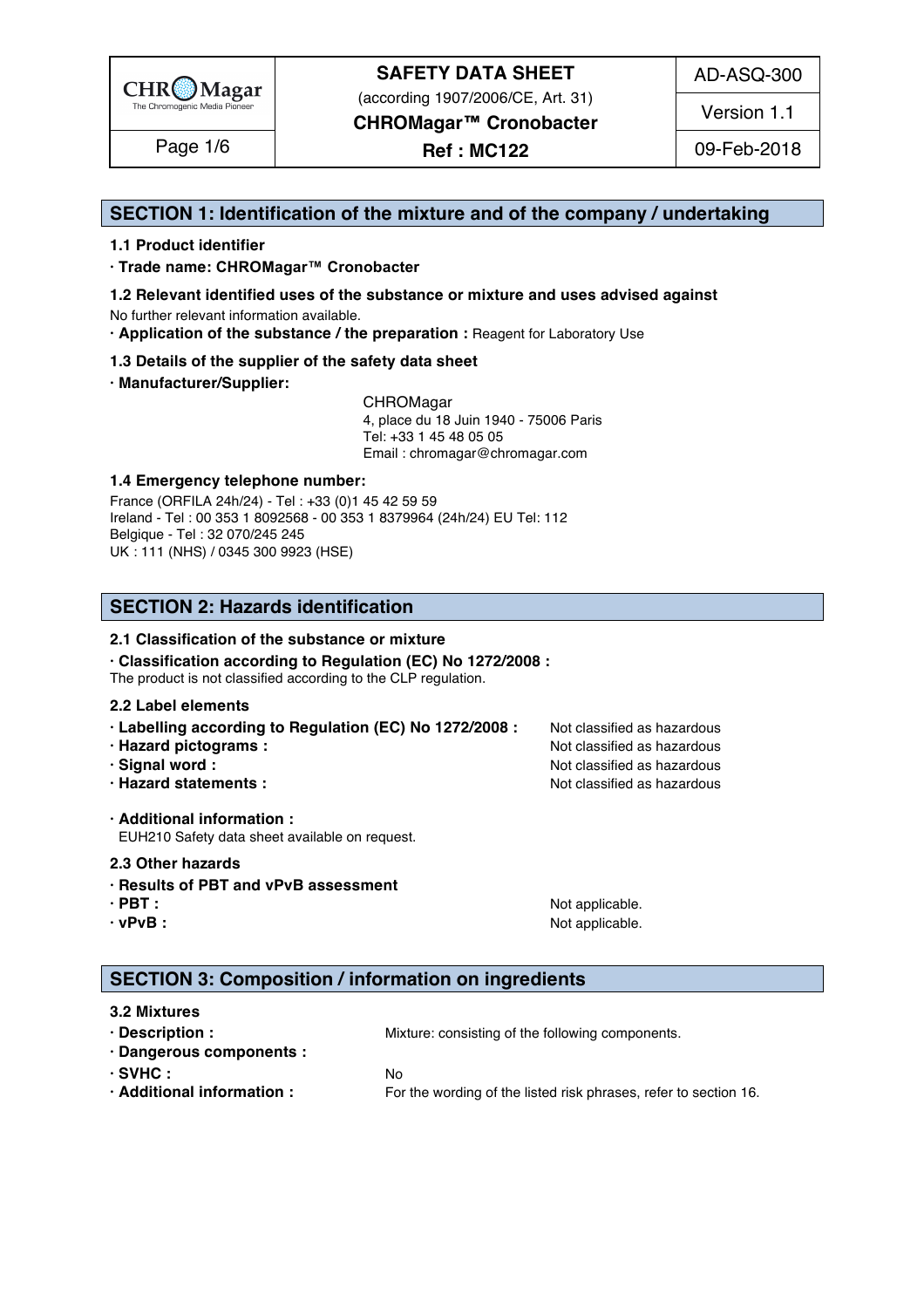

(according 1907/2006/CE, Art. 31)

AD-ASQ-300

**CHROMagar™ Cronobacter**

Page 2/6 | **Ref : MC122** | 09-Feb-2018

Version 1.1

# **SECTION 4: First aid measures** 49

### **4.1 Description of first aid measures** 50

| · General information :        | Position and transport stably in side position.                            |  |  |
|--------------------------------|----------------------------------------------------------------------------|--|--|
|                                | In case of irregular breathing or respiratory arrest provide artificial    |  |  |
|                                | respiration.                                                               |  |  |
| · After excessive inhalation : | Provide fresh air; consult a doctor in case of medical complaints.         |  |  |
| · After skin contact:          | Generally the product does not irritate the skin.                          |  |  |
|                                | In the event of irritation, to withdraw soiled clothing, to wash the parts |  |  |
|                                | reached with soapy water, to rinse with large water.                       |  |  |
|                                | If skin irritation continues, consult a doctor.                            |  |  |
| · After eye contact :          | Rinse opened eye for several minutes under running water.                  |  |  |
| · After swallowing:            | Do not induce vomiting; call for medical help immediately.                 |  |  |

### **4.2 Most important symptoms and effects, both acute and delayed :** 61

No further relevant information available. 62

### **4.3 Indication of any immediate medical attention and special treatment needed :** 63

No further relevant information available. 64

### **SECTION 5: Firefighting measures**

### **5.1 Suitable extinguishing agents :** 68

CO2, powder or water spray. Fight larger fires with water spray or alcohol resistant foam.

### **5.2 Special hazards arising from the substance or mixture :** No further relevant information available.

### **5.3 Advice for firefighters** 71

**· Protective equipment :** No special measures required.

### **SECTION 6: Accidental release measures**

### **6.1 Personal precautions, protective equipment and emergency procedures :** 76

No special measures required. Avoid formation of dust.

**6.2 Environmental precautions** : Do not allow product to reach sewage system or any water course. Dilute with plenty of water. The contract of the contract of the contract of the contract of the contract of the contract of the contract of the contract of the contract of the contract of the contract of the contract of t

### **6.3 Methods and material for containment and cleaning up : Pick up mechanically.**

### **6.4 Reference to other sections :** 81

See Section 7 for information on safe handling. See Section 8 for information on personal protective equipment. See Section 13 for disposal information. 844 and 200 km states and 200 km states and 200 km states and 200 km states and 200 km states are stated as  $\sim$  84.4 and 200 km states and 200 km states are states and 200 km state

## **SECTION 7: Handling and storage 87 and 200 million and 200 million and 200 million and 200 million and 200 million**

**7.1 Precautions for safe handling : Keep away from heat and direct sunlight.** 88

Thorough dedusting. Thorough dedusting and the set of the set of the set of the set of the set of the set of the set of the set of the set of the set of the set of the set of the set of the set of the set of the set of the

**· Information about fire - and explosion protection :** No special measures required. 90

**7.2 Conditions for safe storage, including any incompatibilities :** 91

**· Storage :** 92

**· Requirements to be met by storerooms and receptacles :** Store away from light and moisture. 93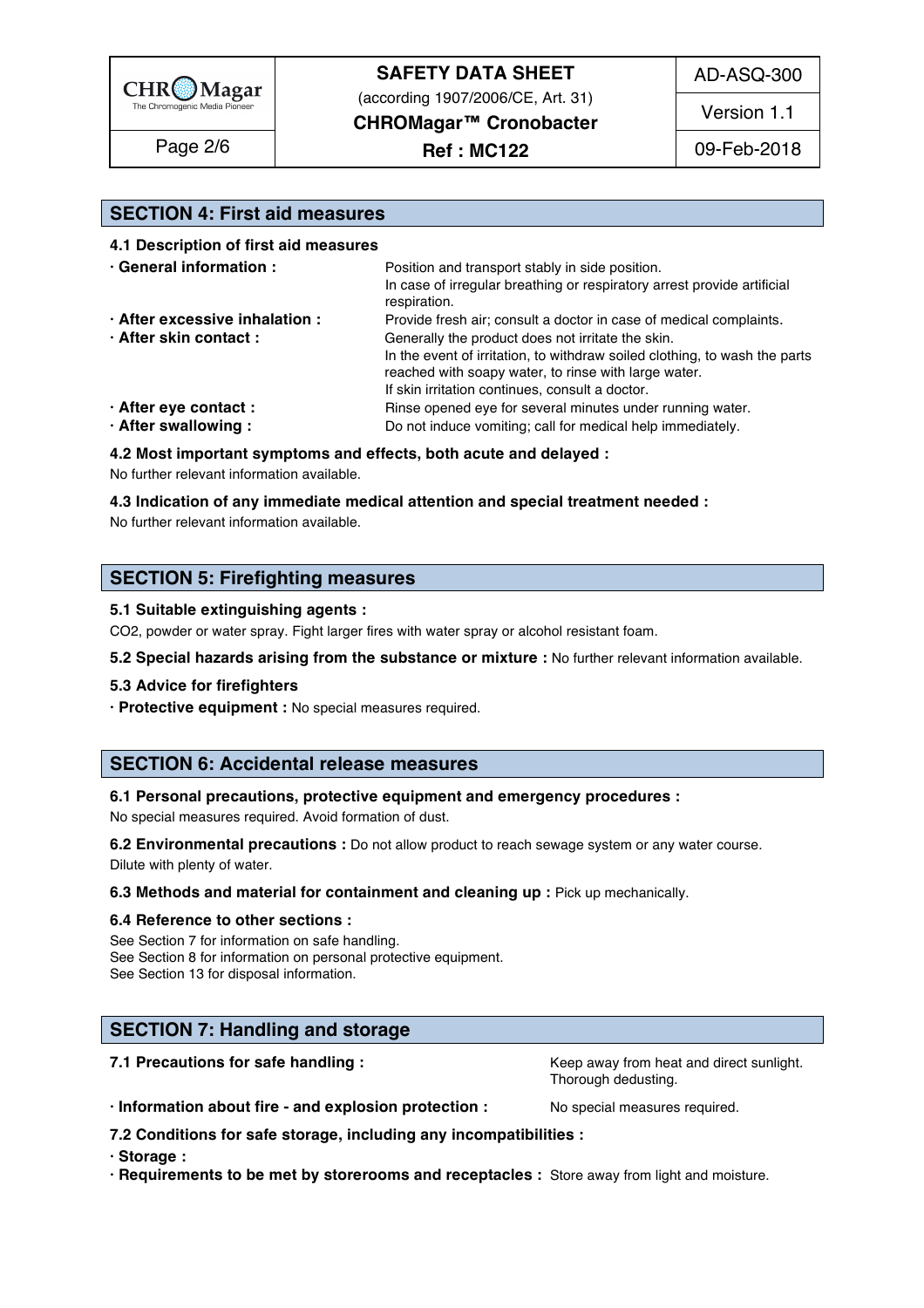

(according 1907/2006/CE, Art. 31)

AD-ASQ-300

Version 1.1

# **CHROMagar™ Cronobacter**

No special requirements.

Page 3/6 | **Ref : MC122** | 09-Feb-2018

- **· Information about storage in one common storage facility :** Not required. 95
- **· Further information about storage conditions : Store in cool, 96 Store in cool,**
- **· Recommended storage temperature :** 15-30°C 98
- 

dry conditions in well sealed receptacles.

**7.3 Specific end use(s) : No further relevant information available.** 99

### **SECTION 8: Exposure controls / personal protection**

**· Additional information about design of technical facilities :** No further data; see section 7. 103

### **8.1 Control parameters** 104

### **· Ingredients with limit values that require monitoring at the workplace :** 105

1185-57-5 ammonium iron(III) citrate  $( \leq 5\%)$ 

| WEL (Great Britain) | Short-term value: 2 mg/m <sup>3</sup> |  |
|---------------------|---------------------------------------|--|
|                     | Long-term value: 1 mg/m <sup>3</sup>  |  |
|                     | as Fe                                 |  |
| MAK (Switzerland)   | Long-term value: 1e mg/m <sup>3</sup> |  |
|                     | als Fe berechnet                      |  |

### **· Additional information :** 112

The most current valid lists have been used as a basis for the production of this document.

### **8.2 Exposure controls** 114

### **· Personal protective equipment :** 115

### **· General protective and hygienic measures :** 116

The usual precautionary measures are to be adhered to when handling chemicals.



**Respiratory protection :** In case of brief exposure or low pollution use respiratory filter device. In case of intensive or longer exposure use self-contained respiratory protective device.

### **Protection of hands :** Protective gloves.



EN374 gloves for chemicals.

**Gloves material :** The selection of suitable gloves does not depend only on the material, but also on further marks of quality which may vary from manufacturer to manufacturer. As the product is a preparation of several substances, the resistance of the glove material can not be calculated in advance and has therefore to be checked before use.

**Eye protection :** Safety glasses.







**Body protection :** Protective work clothing.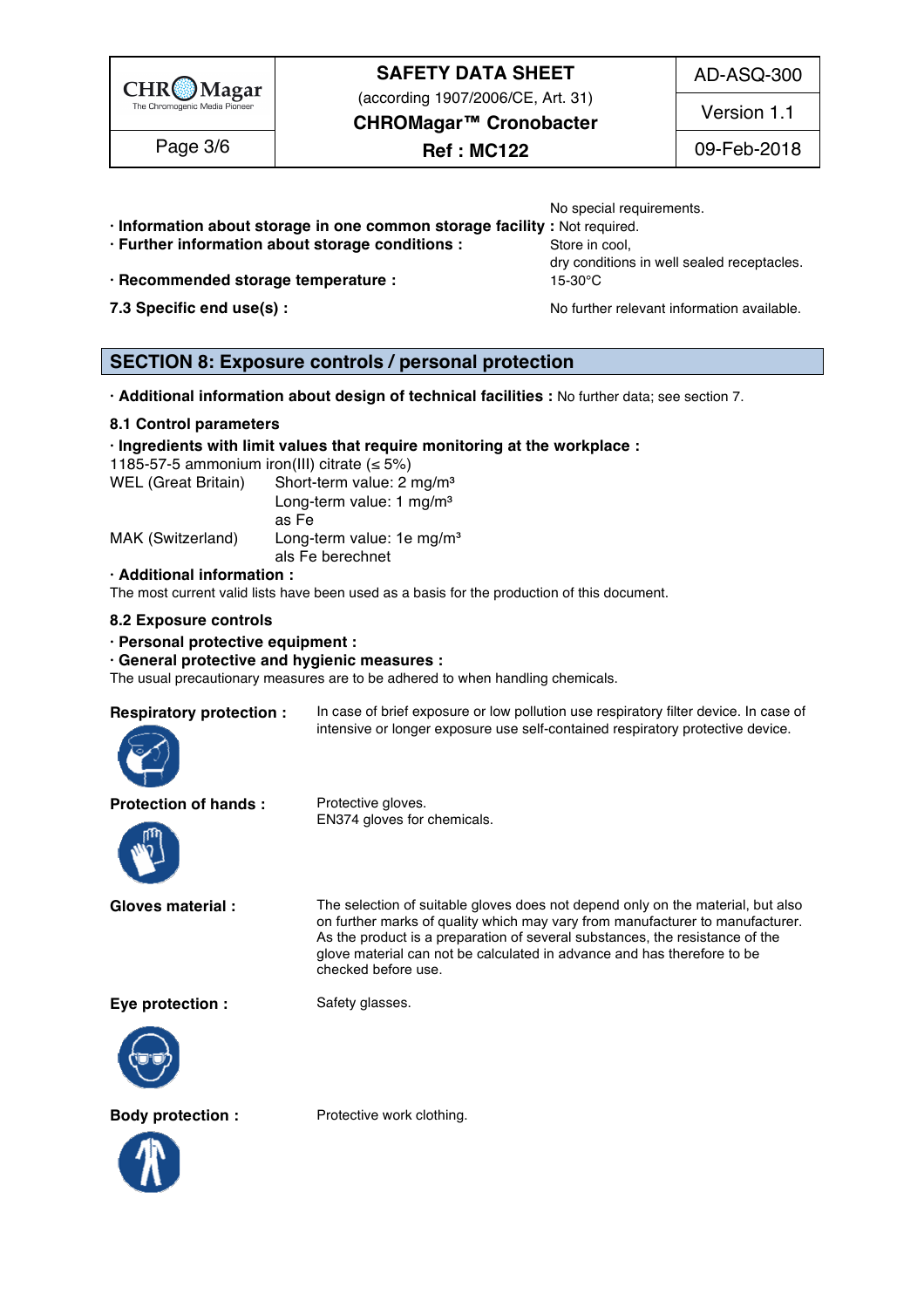

(according 1907/2006/CE, Art. 31)

**CHROMagar™ Cronobacter**

Page 4/6 | **Ref : MC122** | 09-Feb-2018

Version 1.1

**SECTION 9: Physical and chemical properties** 

9.1 Information on basic physical and chemical properties

| · General Information                                         |                                               |
|---------------------------------------------------------------|-----------------------------------------------|
| · Appearance :                                                |                                               |
| Form:                                                         | Powder                                        |
| Colour:                                                       | Beige                                         |
| $\cdot$ Odour :                                               | Characteristic                                |
| Odour threshold:                                              | Not determined.                               |
| $\cdot$ pH-value :                                            | Not applicable.                               |
| Change in condition                                           |                                               |
| <b>Melting point/Melting range:</b>                           | Undetermined.                                 |
| <b>Boiling point/Boiling range:</b>                           | Undetermined.                                 |
| · Flash point :                                               | Not applicable.                               |
| · Flammability (solid, gaseous) :                             | Not determined.                               |
| · Ignition temperature :                                      | Not applicable.                               |
| · Decomposition temperature :                                 | Not determined.                               |
| · Self-igniting:                                              | Product is not self igniting.                 |
| · Danger of explosion :                                       | Product does not present an explosion hazard. |
| · Explosion limits :                                          |                                               |
| Lower:                                                        | Not determined.                               |
| <b>Upper</b>                                                  | Not determined.                               |
| · Vapour pressure :                                           | Not applicable.                               |
| · Density at 20°C:                                            | $0.5 +/- 0.1$ g/cm <sup>3</sup>               |
| · Relative density :                                          | Not determined.                               |
| · Vapour density:                                             | Not applicable.                               |
| · Evaporation rate :                                          | Not applicable.                               |
| · Solubility in / Miscibility with water :                    | Partly soluble.                               |
| · Segregation coefficient (n-octanol/water) : Not determined. |                                               |
| · Viscosity:                                                  |                                               |
| Dynamic:                                                      | Not applicable.                               |
| Kinematic:                                                    | Not applicable.                               |
| 9.2 Other information :                                       | No further relevant information available.    |

# **SECTION 10: Stability and reactivity**

| 10.1 Reactivity:                                                                   | No further relevant information available.            |
|------------------------------------------------------------------------------------|-------------------------------------------------------|
| 10.2 Chemical stability :                                                          |                                                       |
| · Thermal decomposition / conditions to be avoided :                               |                                                       |
|                                                                                    | No decomposition if used according to specifications. |
| 10.3 Possibility of hazardous reactions :                                          | No dangerous reactions known.                         |
| 10.4 Conditions to avoid :                                                         | No further relevant information available.            |
| 10.5 Incompatible materials :                                                      | No further relevant information available.            |
| 10.6 Hazardous decomposition products : No dangerous decomposition products known. |                                                       |
|                                                                                    |                                                       |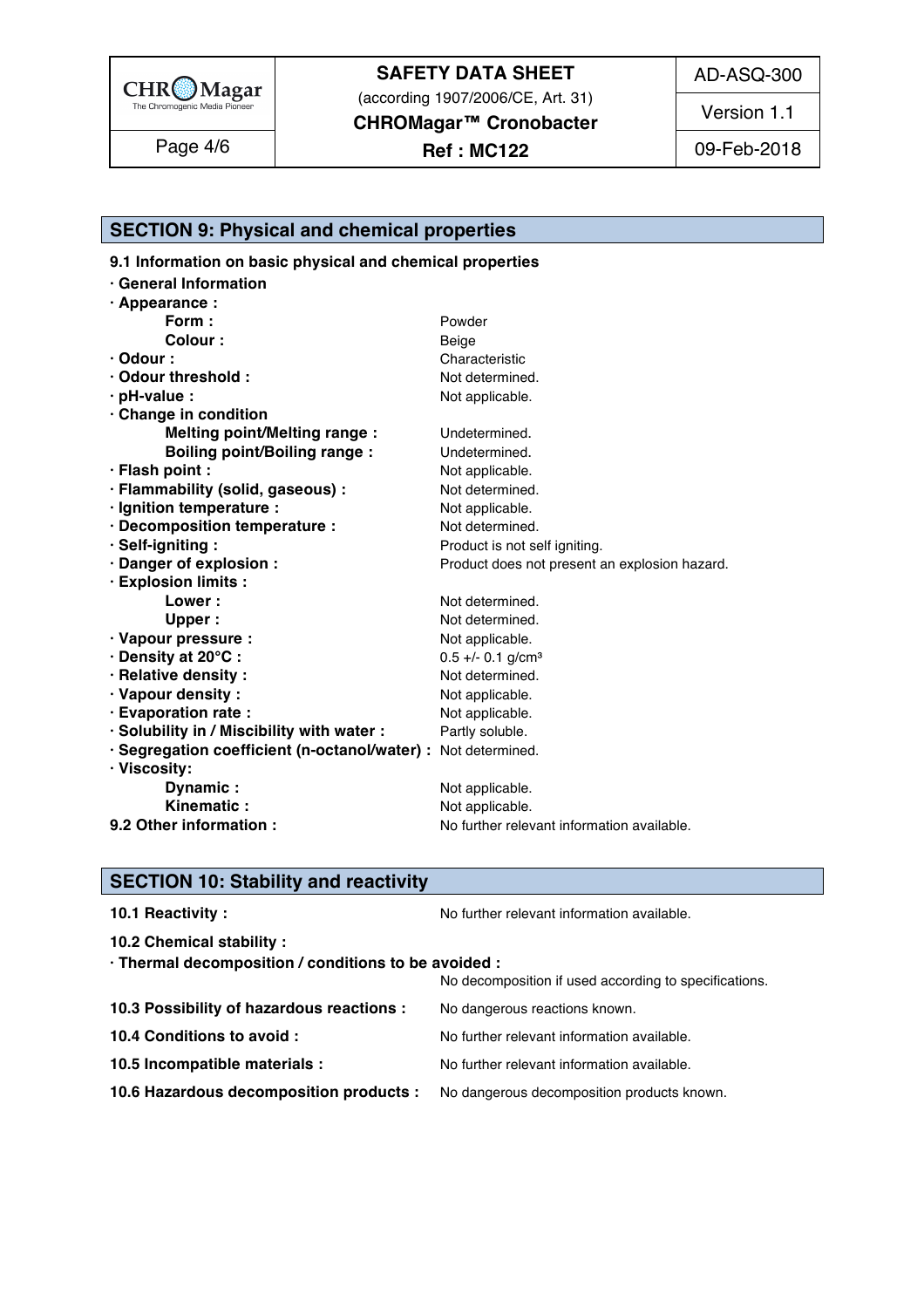

(according 1907/2006/CE, Art. 31)

**CHROMagar™ Cronobacter**

# Page 5/6 | **Ref : MC122** | 09-Feb-2018

AD-ASQ-300

Version 1.1

# **SECTION 11: Toxicological information**

| 11.1 Information on toxicological effects |  |
|-------------------------------------------|--|
|                                           |  |

| $\cdot$ Acute toxicity :    | Based on available data, the classification criteria are not met.                                       |  |  |
|-----------------------------|---------------------------------------------------------------------------------------------------------|--|--|
| · Primary irritant effect : |                                                                                                         |  |  |
| $\cdot$ On the skin :       | Based on available data, the classification criteria are not met.                                       |  |  |
| $\cdot$ On the eyes :       | Based on available data, the classification criteria are not met.                                       |  |  |
|                             | . Respiratory or skin sensitisation : Based on available data, the classification criteria are not met. |  |  |
|                             | · CMR effects (carcinogenity, mutagenicity and toxicity for reproduction) :                             |  |  |
| · Germ cell mutagenicity :  | Based on available data, the classification criteria are not met.                                       |  |  |
| · Reproductive toxicity :   | Based on available data, the classification criteria are not met.                                       |  |  |
| STOT-single exposure :      | Based on available data, the classification criteria are not met.                                       |  |  |
| STOT-repeated exposure :    | Based on available data, the classification criteria are not met.                                       |  |  |
| · Aspiration hazard :       | Based on available data, the classification criteria are not met.                                       |  |  |
|                             |                                                                                                         |  |  |

# **SECTION 12: Ecological information**

# **SECTION 13: Disposal considerations**

**· Uncleaned packaging :** 198

**· Recommendation : Must be specially treated according to official regulations.** 

**· Recommendation : Disposal must be made according to official regulations.** 

### **SECTION 14: Transport information**

| <b>14.1 UN-Number</b>                                                        |      |  |  |
|------------------------------------------------------------------------------|------|--|--|
| · ADR, ADN, IMDG, IATA :                                                     | Void |  |  |
| 14.2 UN proper shipping name<br>· ADR, ADN, IMDG, IATA :                     | Void |  |  |
| 14.3 Transport hazard class(es)<br>· ADR, ADN, IMDG, IATA<br>$\cdot$ Class : | Void |  |  |
| 14.4 Packing group                                                           |      |  |  |